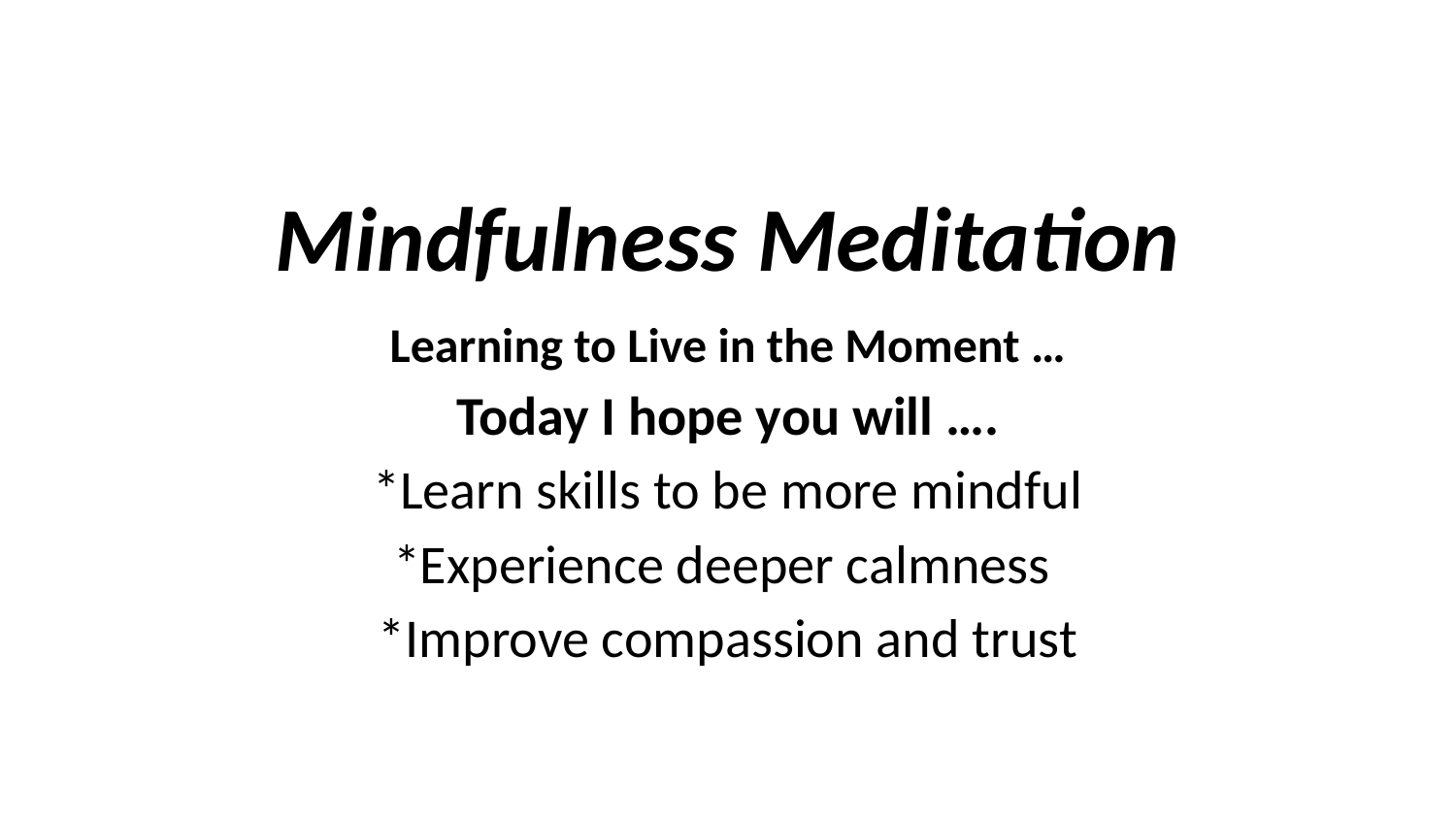# **What is Mindfulness???**

• Mindfulness is about focusing– with intention and purpose, without judgement– only on what is happening right now. It's about being present in the moment and accepting it as it is. You may choose to focus on your breathing or the sounds or smells around you. Or you may focus on the people you are spending time with right now. Whatever you focus on, when you are mindful, you don't judge it as good or bad. It just is.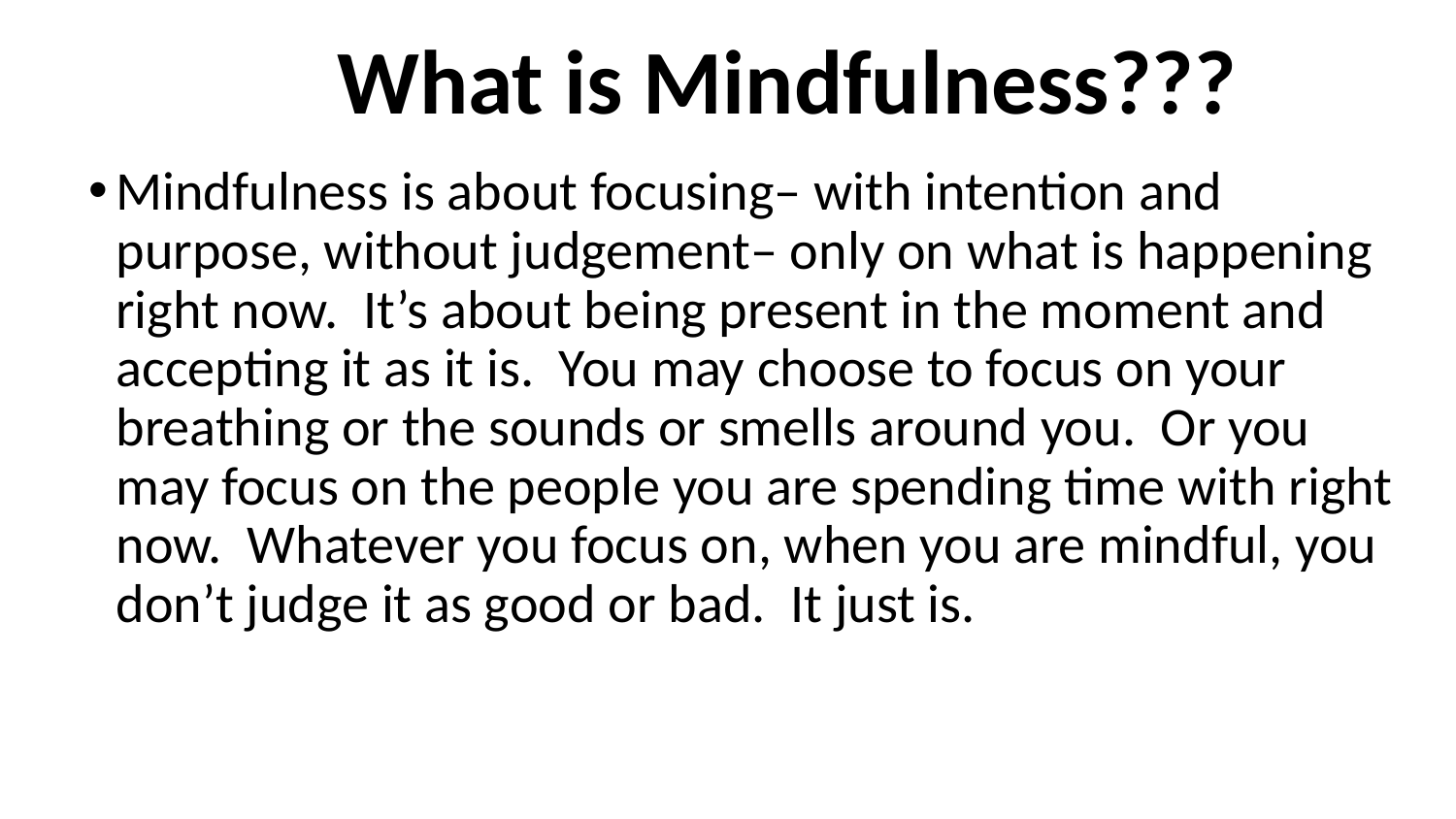### **What happened the last time you tried to focus?**

• Most people know how to focus and pay attention. When you are in a meeting, you focus on the speaker, right? But to be really present in each moment in your everyday life, you need to make a commitment and you need to practice.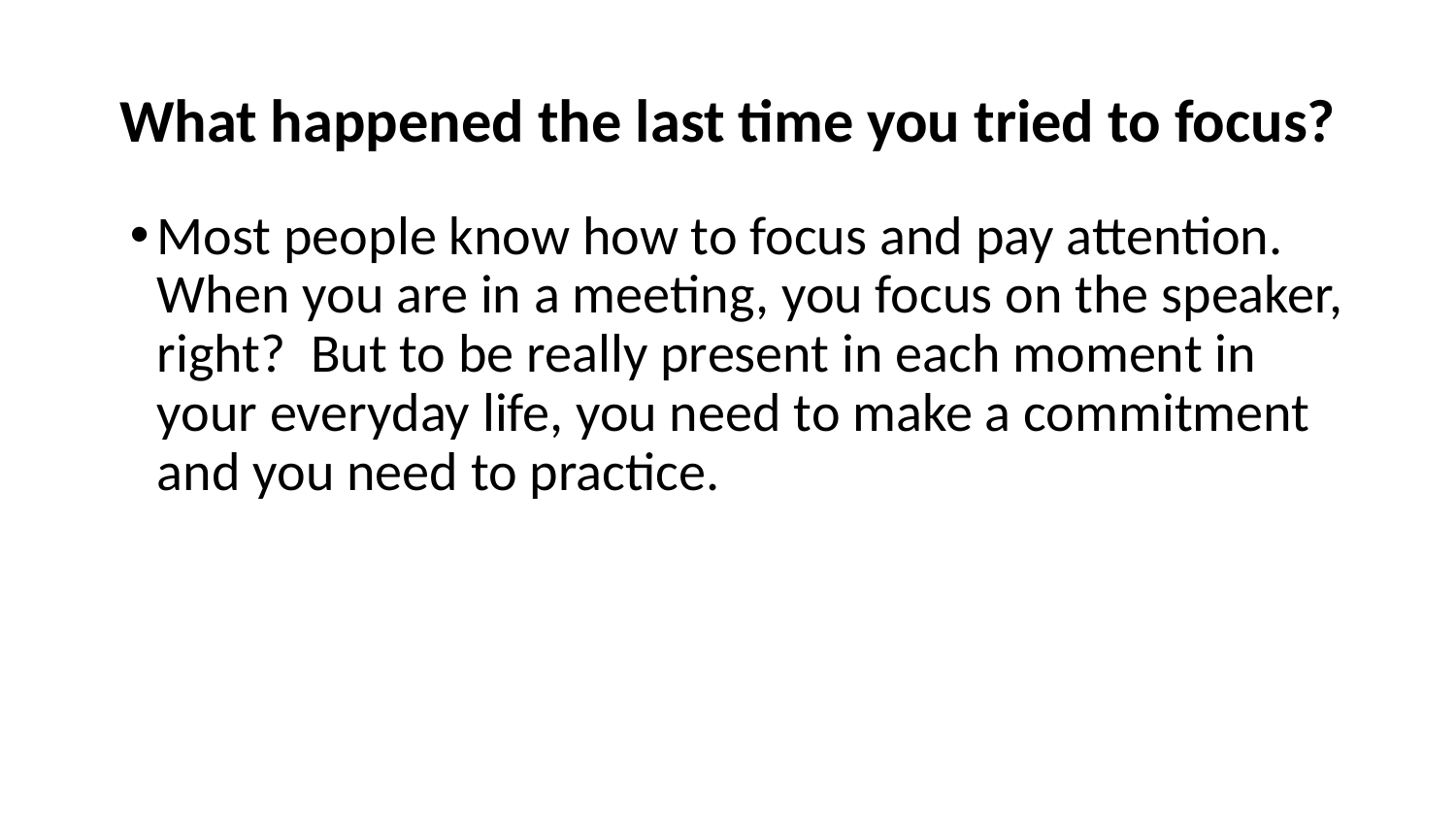## **Think about the last time you focused….**

• Perhaps you were reading something. At some time, your mind probably wandered– you remembered other things you needed to do or something in the room may have distracted you. You may have become frustrated that your focus was broken. Sooner or later, you returned to reading. These moments happen to almost everyone.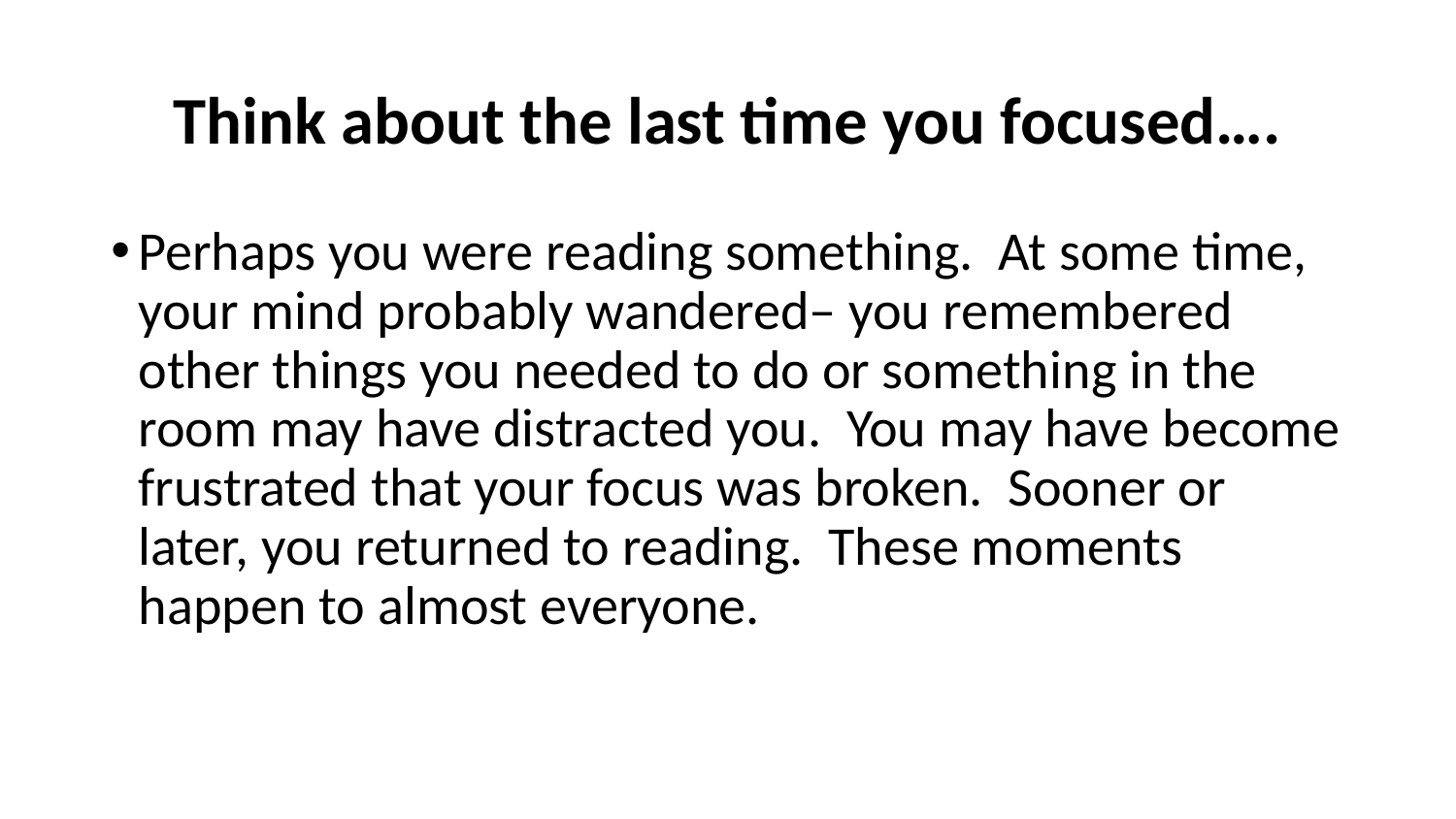## **How is it different when you are mindful?**

- When you are trying to be mindful and be in the moment, you may still notice that thoughts pop into your mind. When that happens, don't be frustrated and don't blame yourself. It's normal. Be aware that it happened; respond to the thought quickly; don't judge it negatively (or positively). Gently bring your attention back to the present moment.
- Mindfulness trains your brain to look at, or observe, your thought and feelings without focusing on them or judging them.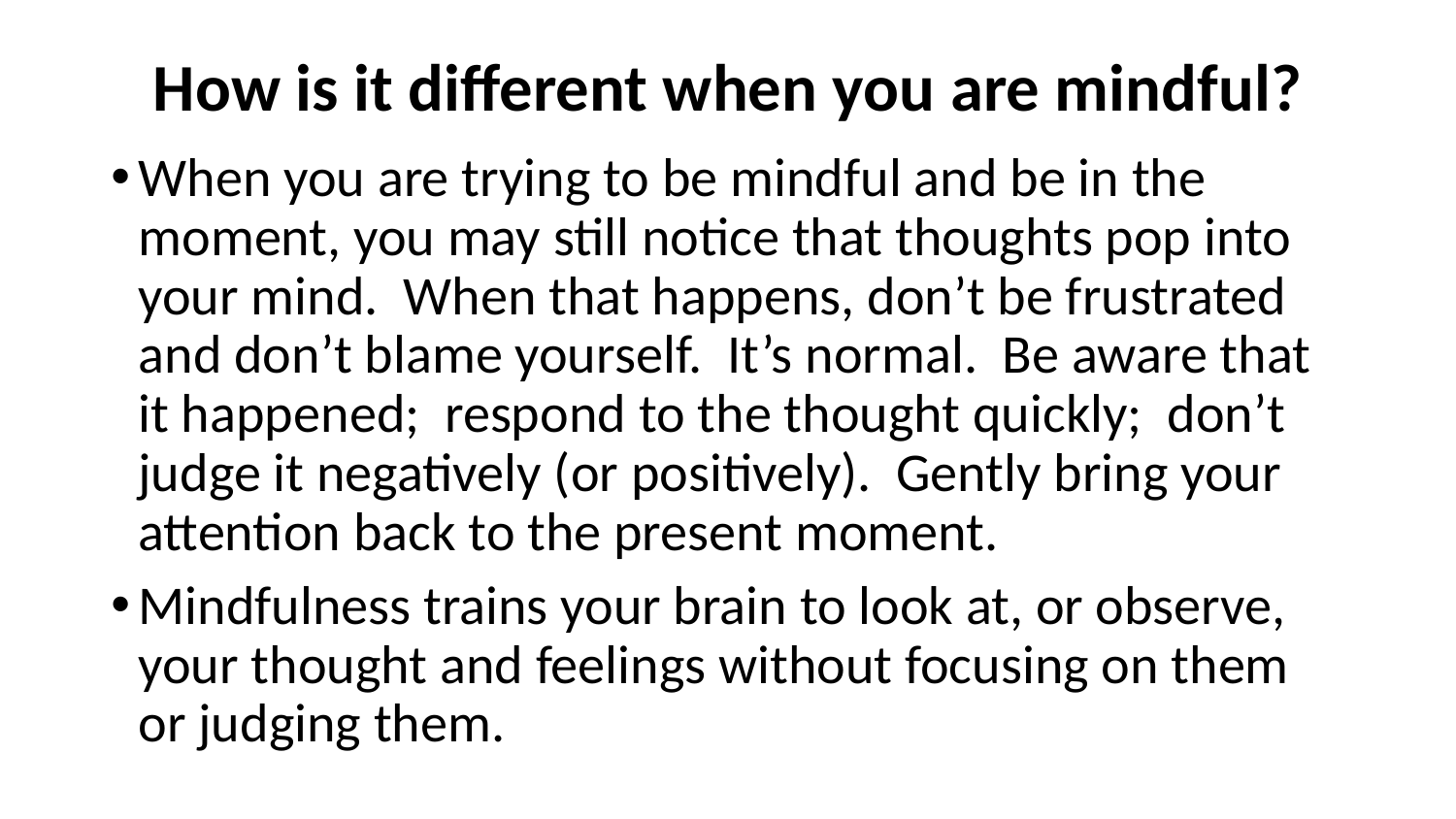## **Being mindful is about….**

- *Focusing on the present.* Being present to what's around you or in you at the moment.
- •*Delaying judgement on what you are focusing on.* For example, the meeting you are sitting in isn't "boring" or "frustrating". It is just a conversation about…
- *Being grateful for the positive aspects of your life and showing compassion toward yourself and other people.*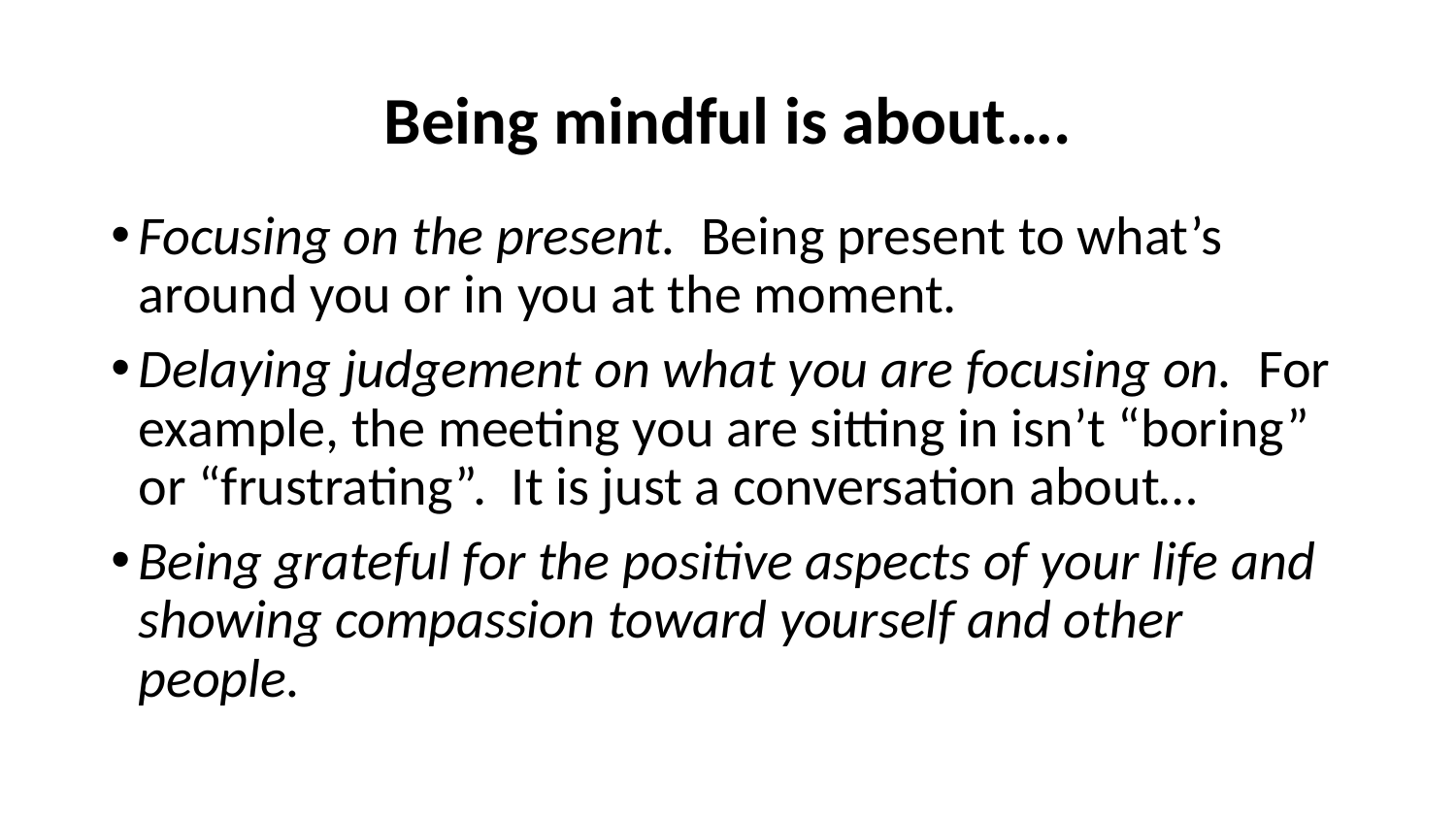**Mindfulness has helped these people….These examples are real. Every person has different needs and may have different results. Ask your health care provider how being mindful could help you.** 

• Tom is 35 years old and has a high-stress job in information technology (IT). He also has had high blood pressure for a few years. His health care provider talked to him about treating his blood pressure with medication. But Tom didn't want to do that without first trying non-medication treatment. So his health care provider talked to him about living in the moment, building his gratitude and compassion, and practicing slow-breathing exercises. Tom agreed to live mindfully. He practiced these skills for 3 months and rechecked the BP and then again after continuing to practice living mindfully by his 6 month check up his blood pressure was normal.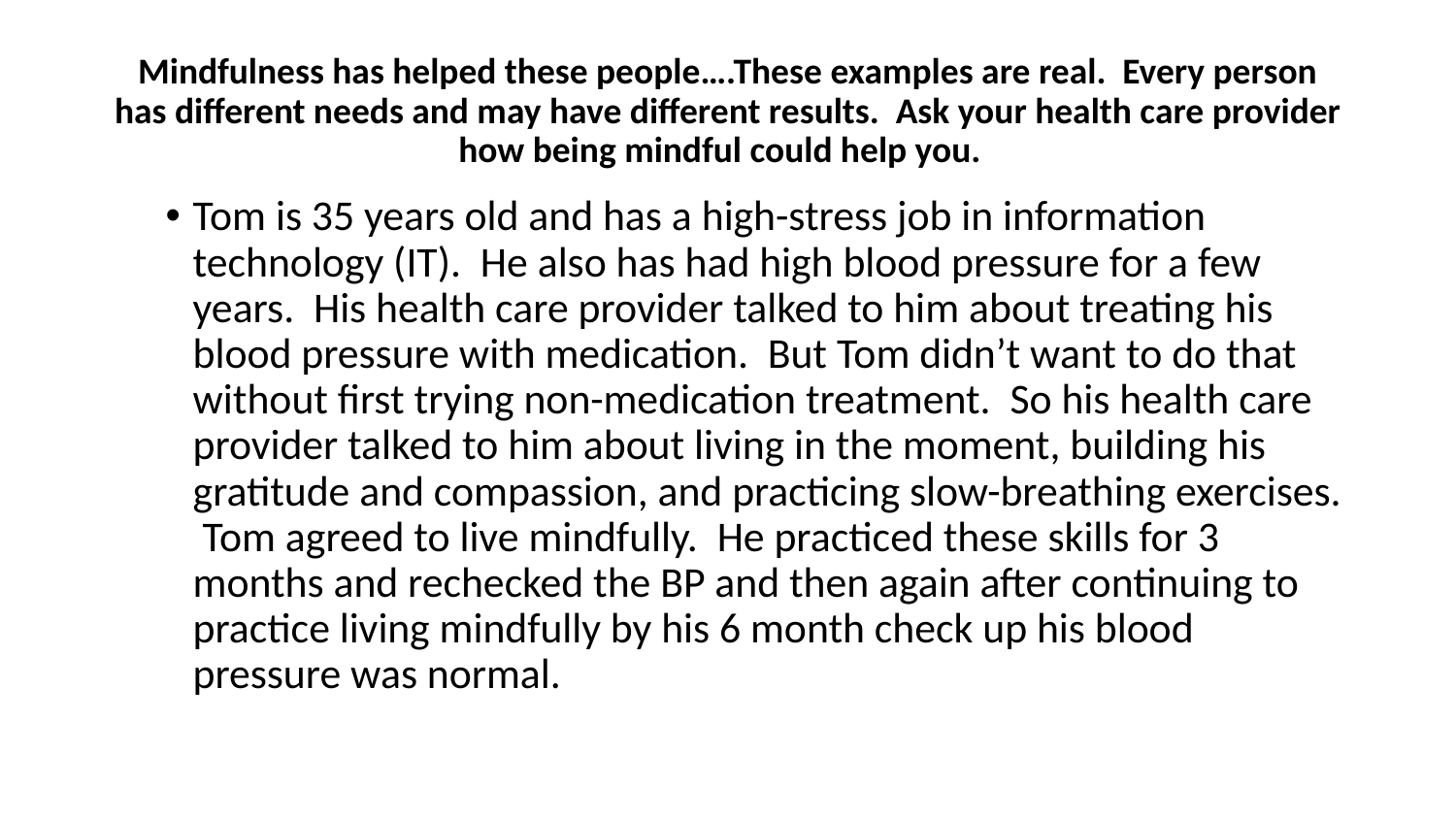## **A second example ….**

- Valarie is a 44 year old who was diagnosed with breast cancer. Of course she was scared by the news. She became anxious and couldn't focus. Her health care provider suggested that she focus on the present moment and work to increase her gratitude, compassion and acceptance. Valarie practiced these ideas for the weeks when she was getting chemotherapy.
- When Valarie went back for a six-month check-up, she was calm. She said she wouldn't want anyone to have cancer. But she was grateful for what she's learned during her cancer treatment. "It helped me– because it helped me become a new person, a stronger person." She said she connects better with people now, especially those who have health problems. And she's a better mother now too.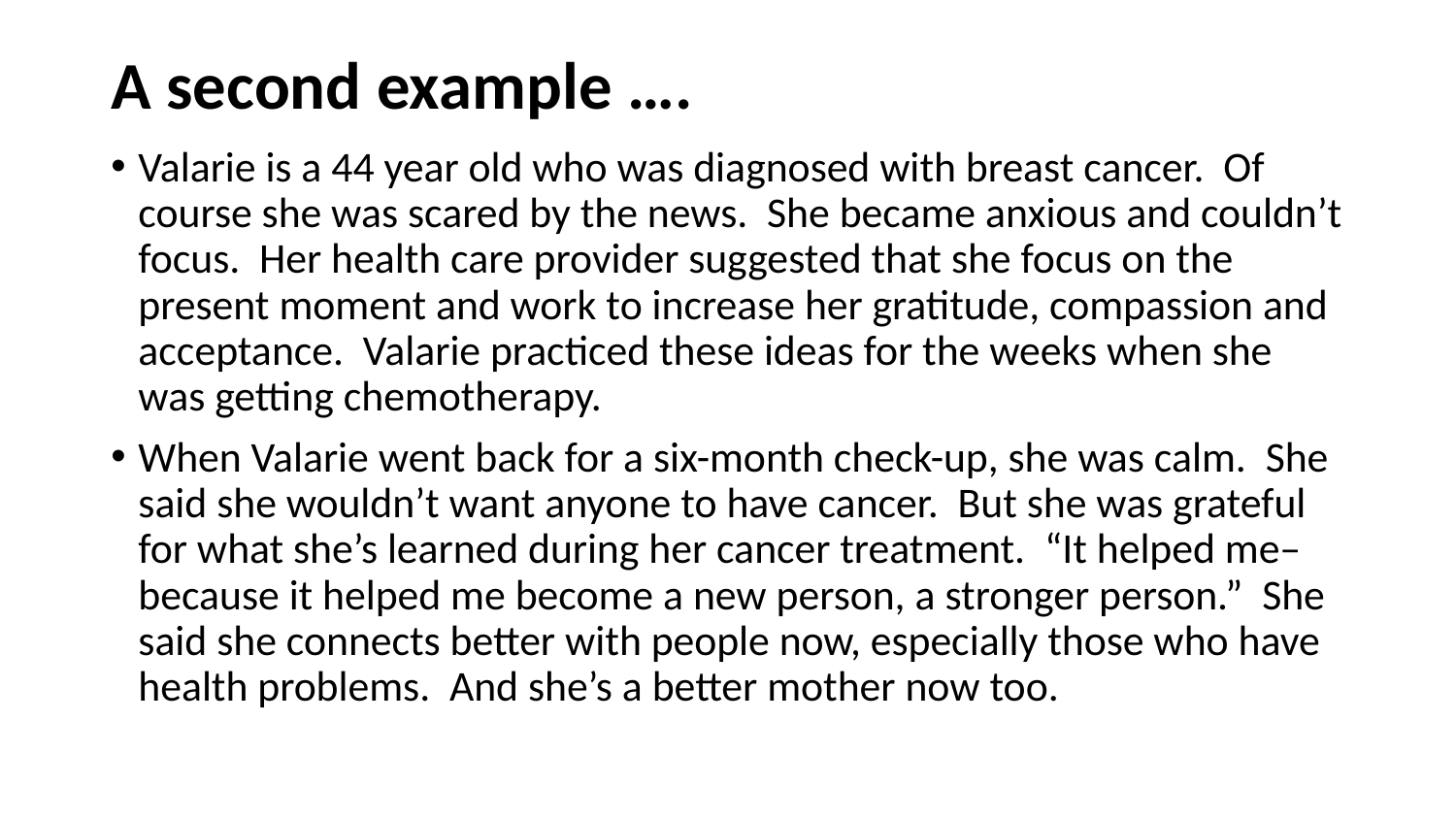## **And one more example….**

- Bob is a 55 year old man with sleep problems. He often woke up in the middle of the night and began to worry about the stress in his life. He had a hard time falling asleep again. And he often worried about getting a good night's sleep.
- But when Bob practiced being mindful about the things in his bedroom, he was able to break the chain of worries. He focused on the things he could see from his bed, the sounds of his home and the feeling he had. He was able to fall asleep quickly when he was mindful.

### • **Can you see the stars from where you are???**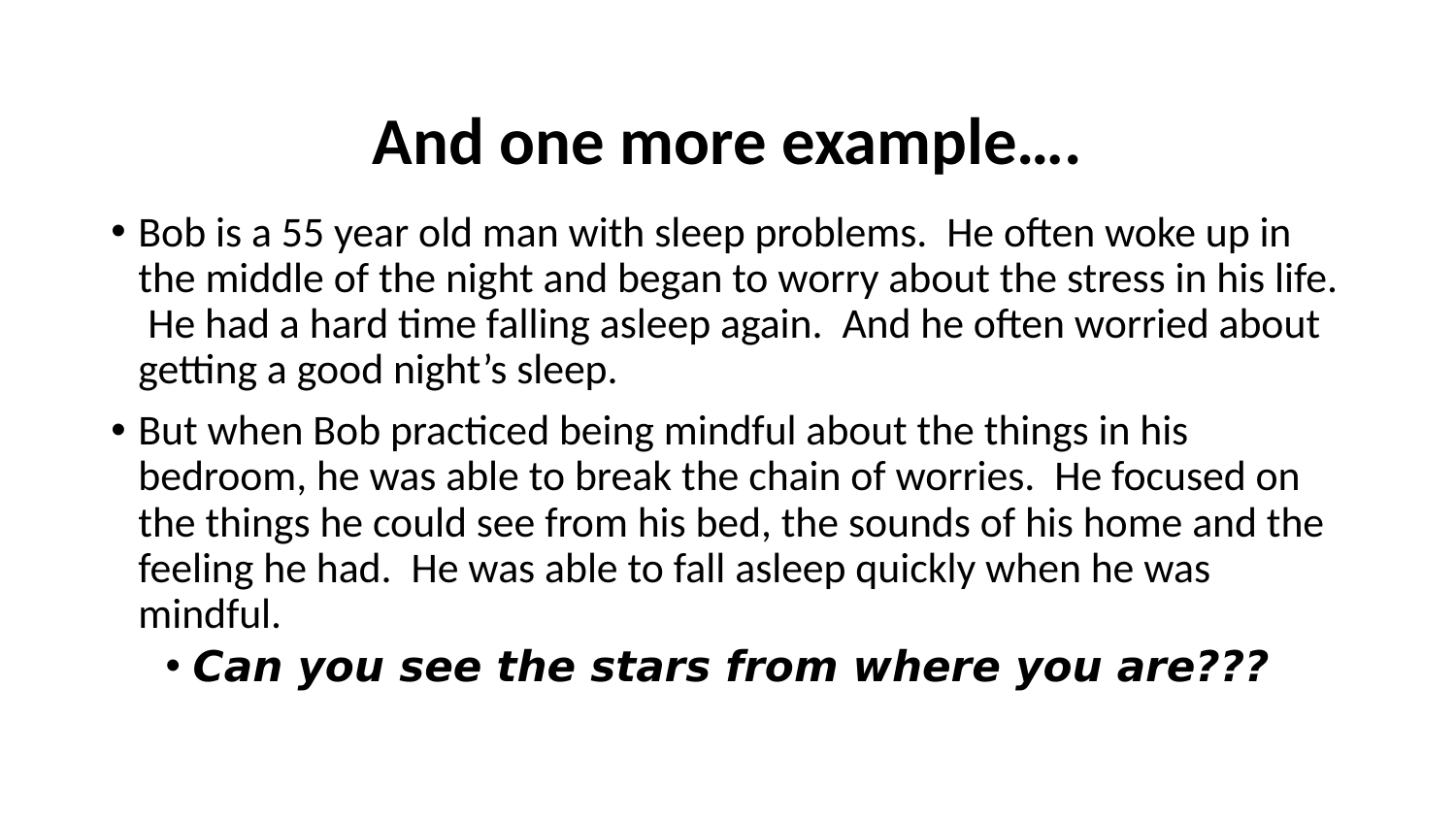### **How could mindfulness help you??? There are many benefits to the mind and body when you live**

#### **mindfully** • *Being mindful could help you?*

- Relax
- React less to stress
- Pay attention and focus better
- Be more flexible in your thinking
- Be better able to handle life and its challenges
- Develop more options for solving problems
- Manage negative thoughts
- Feel more at peace and more positive in general
- Better appreciate people and your everyday life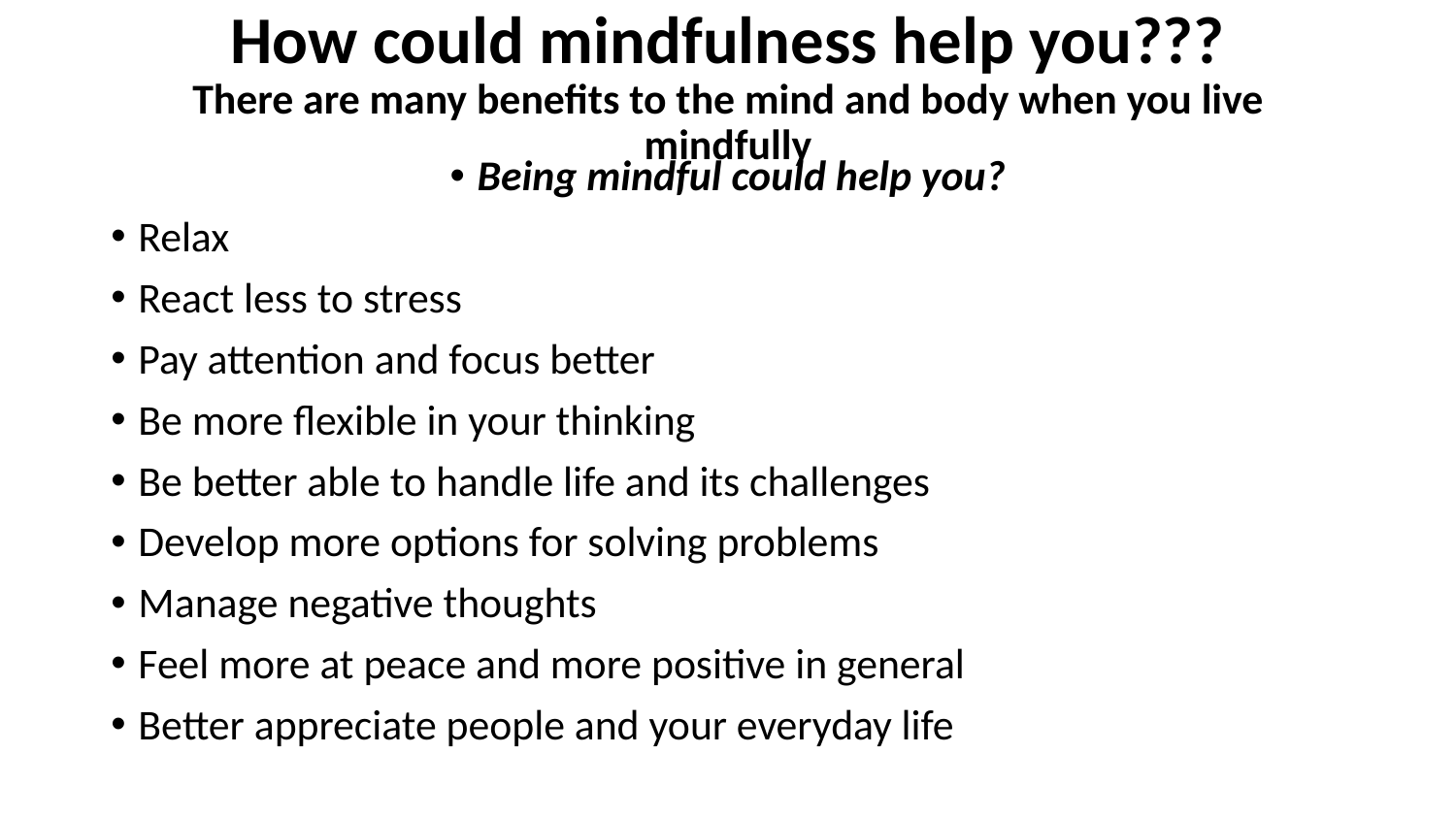### **Being mindful also may help:**

- Improve how well you sleep
- Lower symptoms of stress and anxiety
- Lower high blood pressure
- Improve symptoms of depression and pain

As you practice being mindful, you are training your brain and your body to react differently than it has in the past. And you are using more of the parts of your brain that host attention, positive thinking and happiness.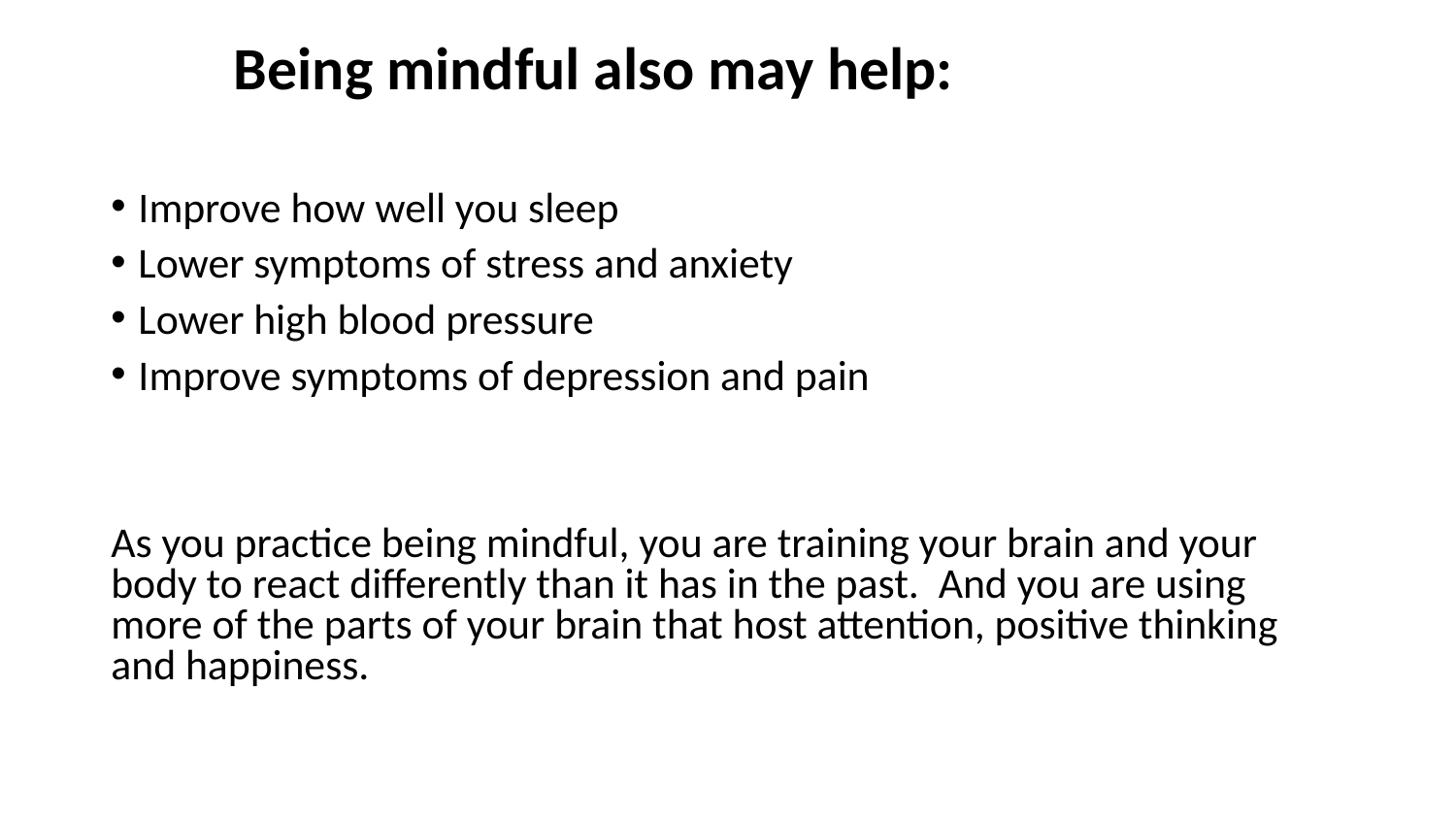## **What does it take to be Mindful?**

#### ❖ **Make the decision to begin.**

❖Try to do everything mindfully. As you begin to practice mindfulness, you likely won't remember to be mindful every time. But by making the decision to be mindful al the time you likely will be more mindful than you would have been before you made that decision.

#### ❖ **Be curious, like a new explorer.**

❖Be open– look at each moment of your day as though it's all new to you. Do this actively, not passively. Use all of your five sense to fully experience each moment– including the moments, places and people you think you know well.

#### ❖ **Have the spirit of a gardener.**

❖Be willing to grow or develop yourself inti a new, more-present person– a person who wants to live life to the fullest. Be willing to learn more about yourself and how your world affects you.

#### ❖**Have a sense of gratitude and compassion.**

❖To be mindful includes having a sense of gratitude – being grateful for what you have and for who you have in your life. Be willing to share that with those who mean a lot to you.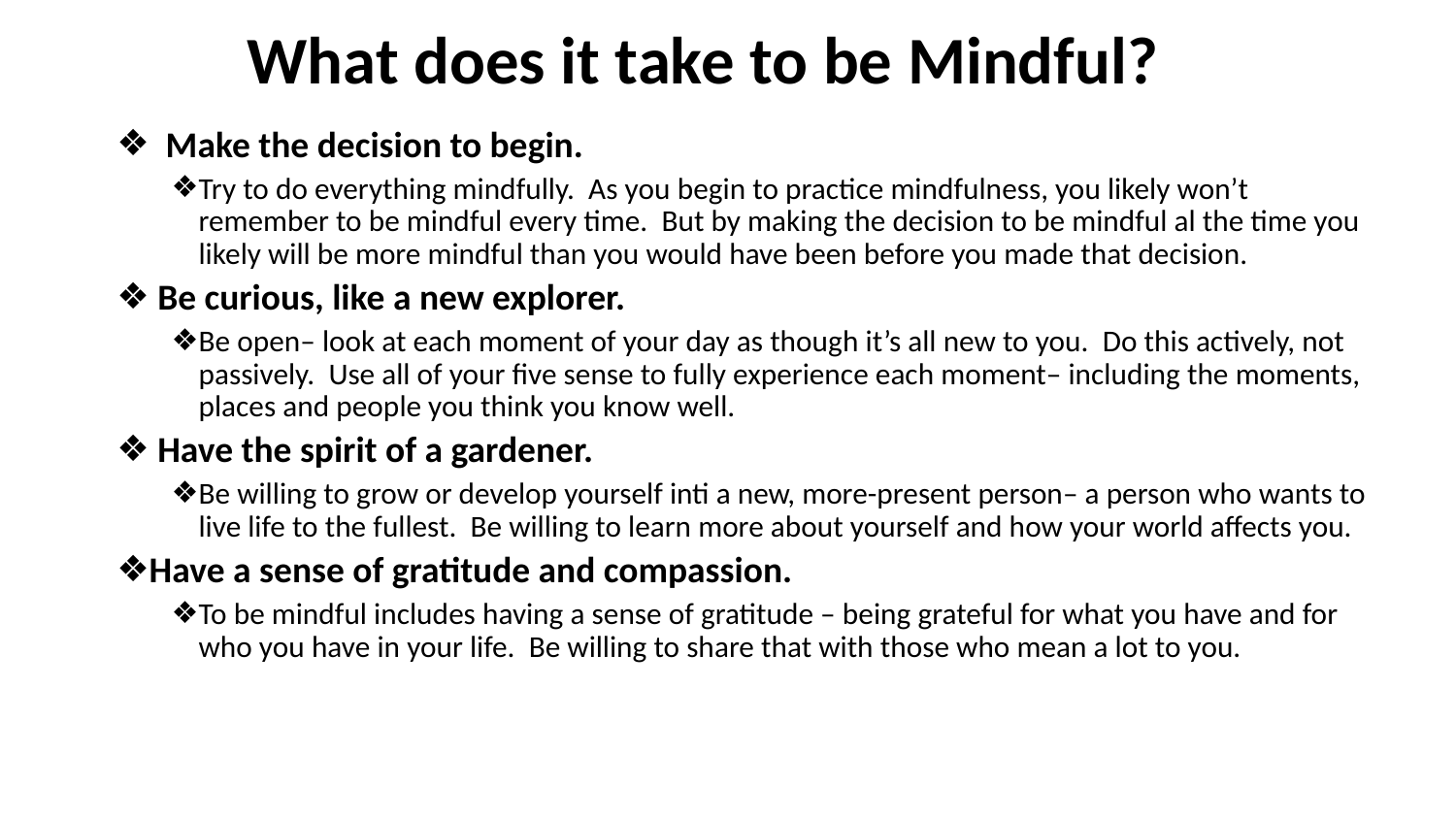### **What does it take to be mindful continued….**

### ❖**Be kind to yourself.**

❖Be patient as you learn about yourself and as you learn to have new relationships with people and your "world". You may be surprised at how your thoughts may change over time.

### ❖**Be willing to delay judgements.**

❖This may not be easy to do. For many people, their brains have a habit of labeling or judging events and people. To be mindful, you must be willing to try to let go of judgments.

### ❖**Give yourself the gift of time.**

❖Spend time learning, being quiet and thinking. Think about what you are learning, feeling and sensing. Practice makes "better".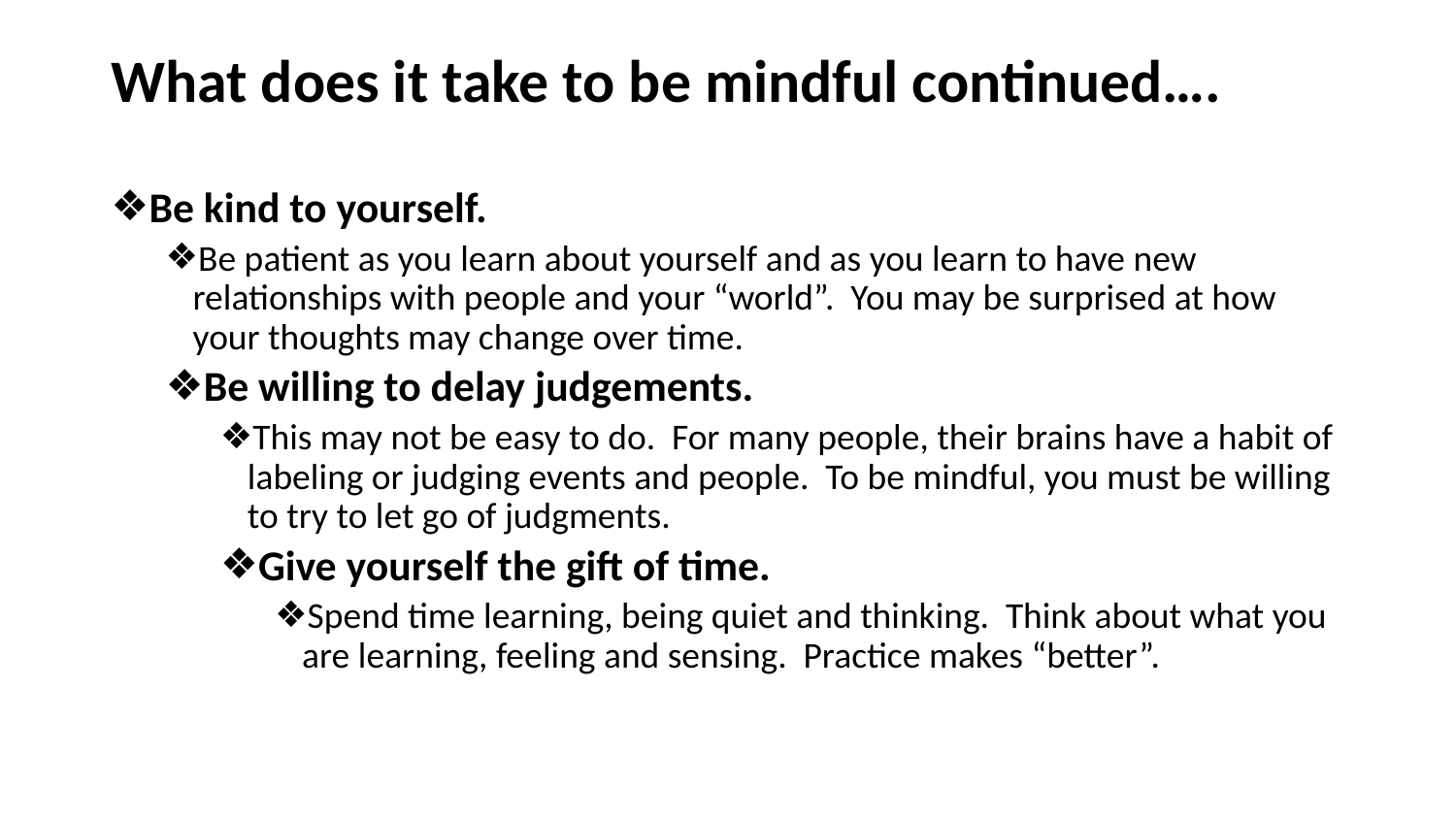### **Getting Started:**

- Even if you've never tried mindfulness before, it's simple to try . And it's simple to practice anywhere, anytime.
- To start out, try to follow a schedule. Practice once or twice every day for at least 5 to 10 minutes. Practice at the same time each day. Whenever you want, you can add more time. Try to practice in the same place each day if possible. That could be sitting in a chair or as you go for a walk.
- To practice more informally, focus on any simple task you are doing, like washing the dishes. Notice the sound of water pouring over the dishes or filling the sink. How does the water feel as it glides over your hands? Think about any part of that job that's different than what you usually do in a typical day. Pay attention to your breathing and how your body is feeling as you do this task. If any thoughts pop into you head, make a decision to think about them later.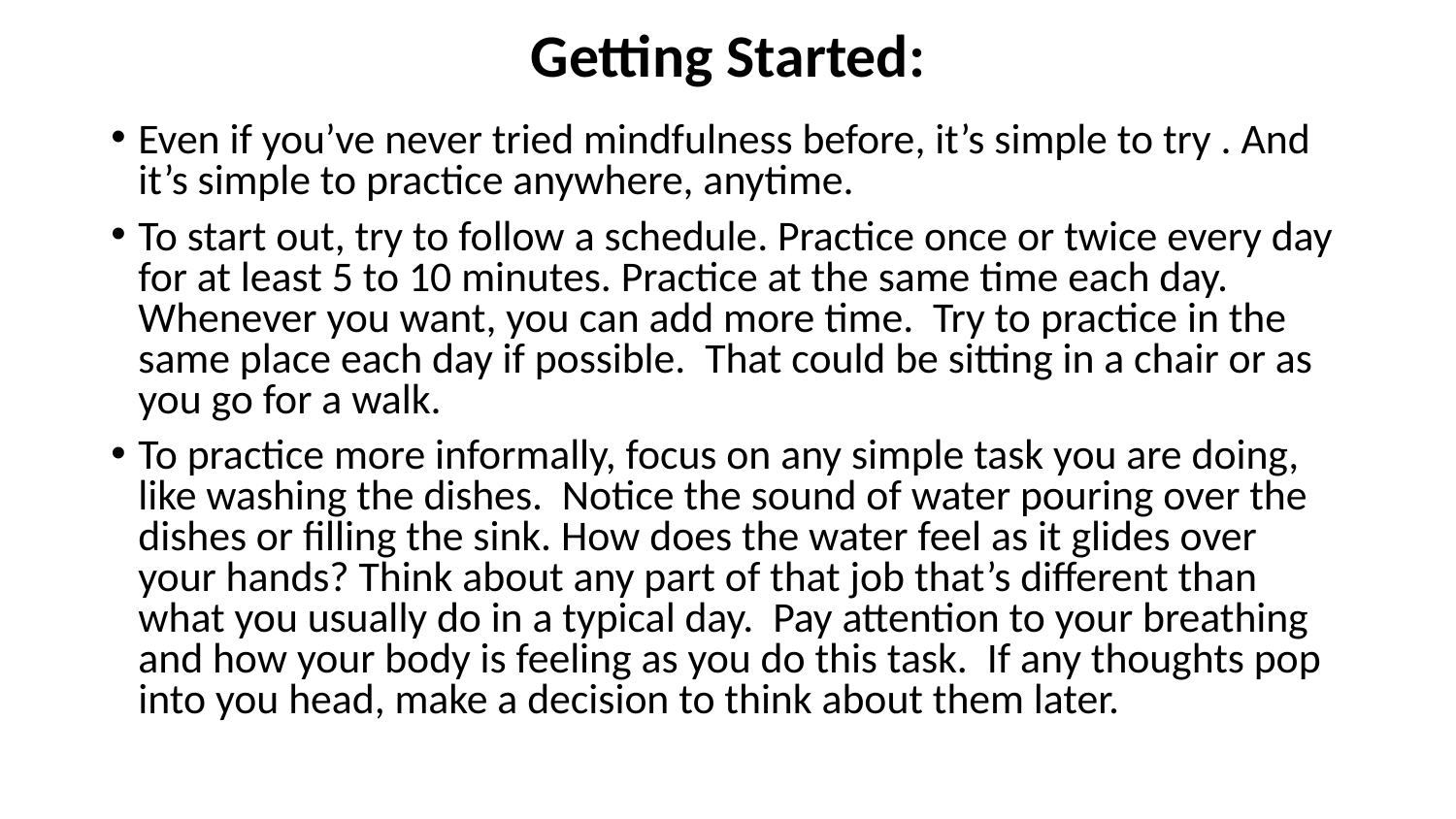### **The goal is to live mindfully all the time or as much as possible.**

### • *Mindful questions to ask yourself*

- What am I feeling, or experiencing, in my body right now that I usually might not notice?
- What is going on in my head right now? Just make note of it quickly then let it go.
- What is "the one thing" that I am more aware of right now either about myself, the situation or other people around me?
- In this moment, how can I allow myself to let go of the need to "think and do" How can I allow myself to simply "be" in this moment?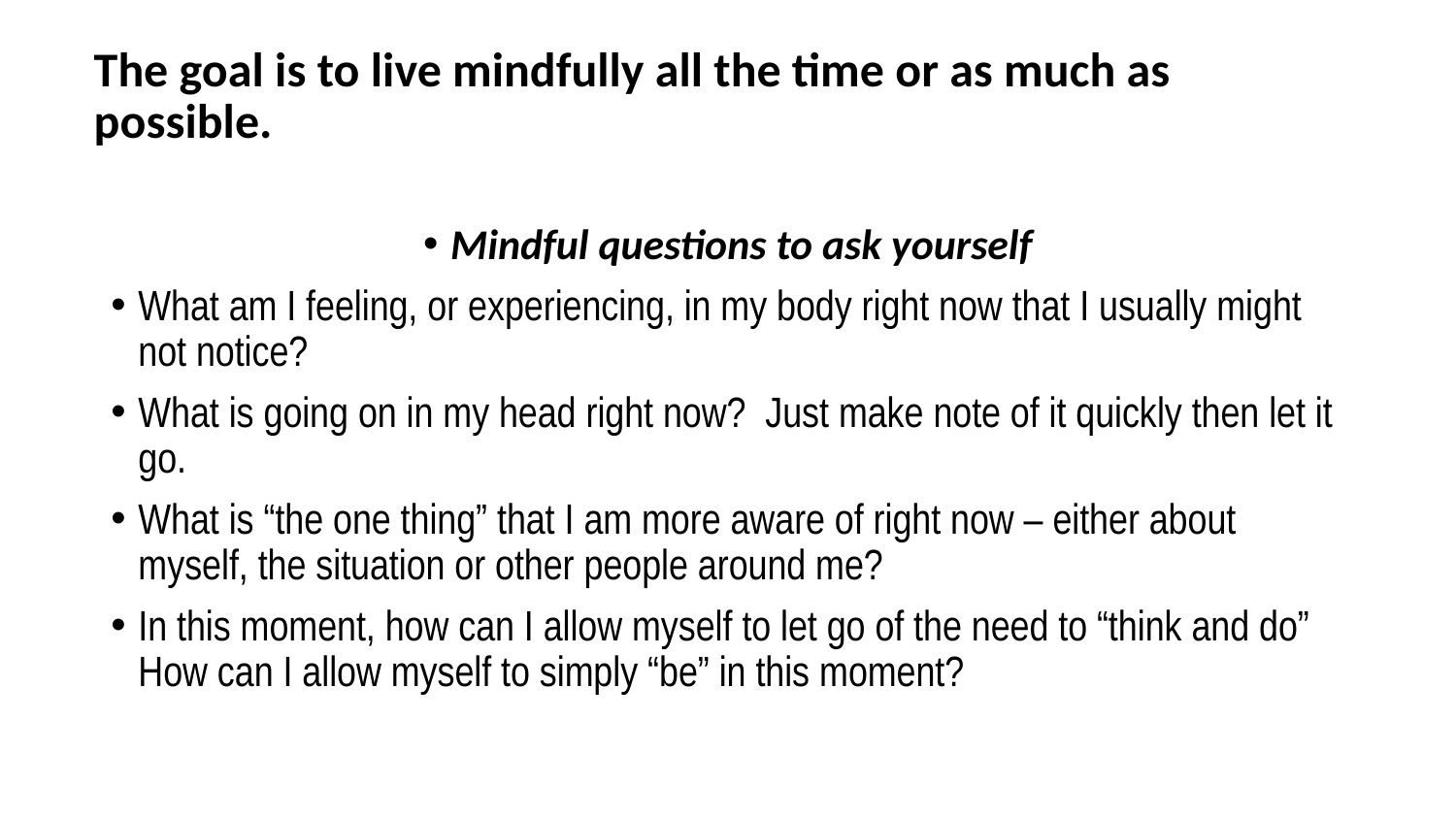## **Final Thoughts**

- Chances are you already know how to be mindful. For example, have you ever watched your children or grandchildren blowing bubbles and squealing with happiness? Did you get so wrapped up in that moment that you soon realized you had been smiling and staring at the children for a while? You were being mindful. You were absorbed in the moment, noticing and feeling and sensing each movement, each child's reaction and each delightful noise. The reason you stayed in that mindful place is because it was peaceful and joyful.
	- **The goal of becoming mindful is to extend that peace to the rest of your days.**